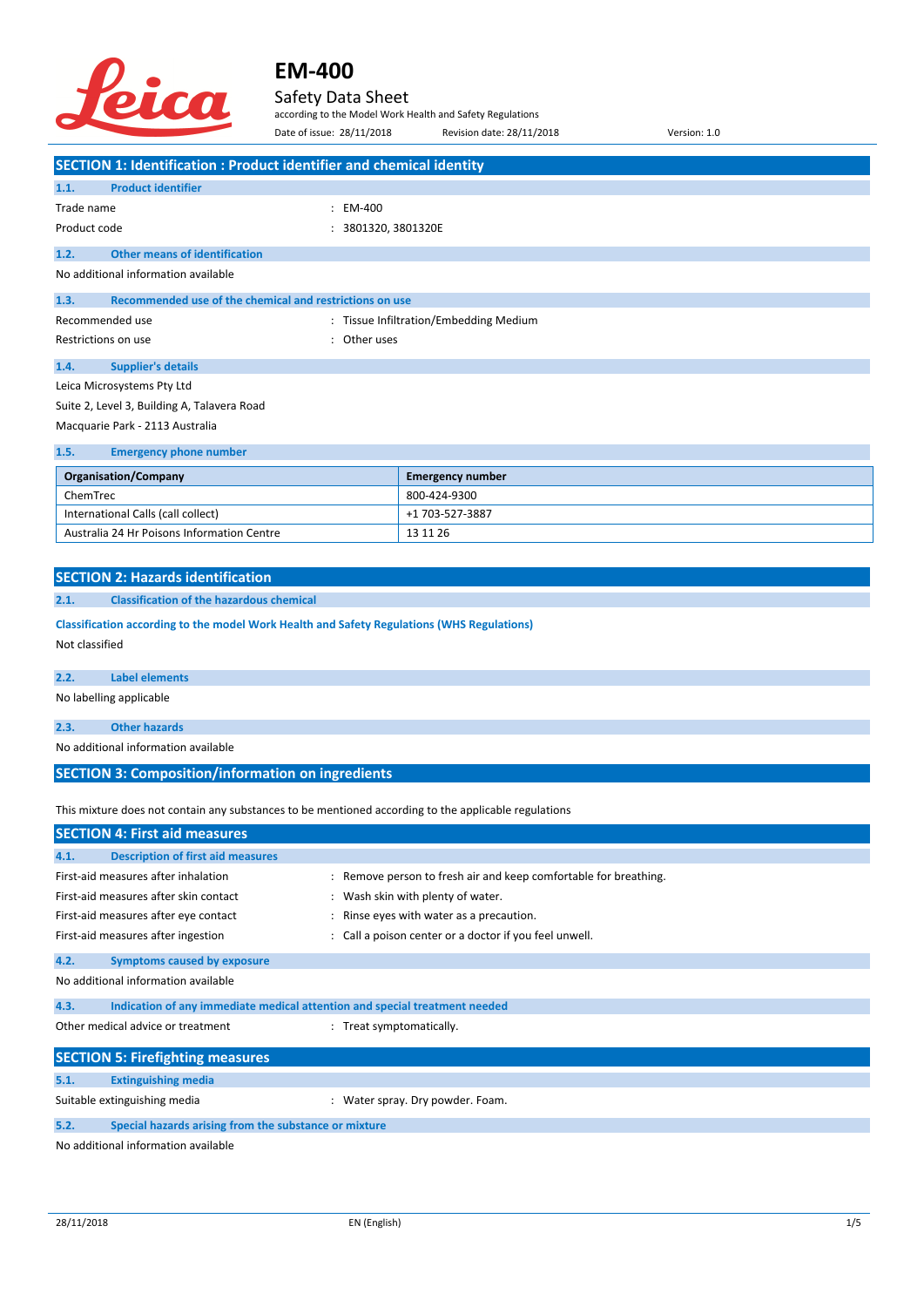### Safety Data Sheet

according to the Model Work Health and Safety Regulations

| 5.3.               | Special protective equipment and precautions for fire-fighters      |                                                                                                                                             |
|--------------------|---------------------------------------------------------------------|---------------------------------------------------------------------------------------------------------------------------------------------|
|                    | Protection during firefighting                                      | : Do not attempt to take action without suitable protective equipment. Self-contained breathing<br>apparatus. Complete protective clothing. |
|                    | <b>SECTION 6: Accidental release measures</b>                       |                                                                                                                                             |
| 6.1.               | Personal precautions, protective equipment and emergency procedures |                                                                                                                                             |
| 6.1.1.             | For non-emergency personnel                                         |                                                                                                                                             |
|                    | <b>Emergency procedures</b>                                         | : Ventilate spillage area.                                                                                                                  |
|                    |                                                                     |                                                                                                                                             |
| 6.1.2.             | For emergency responders<br>Protective equipment                    | : Do not attempt to take action without suitable protective equipment. For further information refer to                                     |
|                    |                                                                     | section 8: "Exposure controls/personal protection".                                                                                         |
| 6.2.               | <b>Environmental precautions</b>                                    |                                                                                                                                             |
|                    | Avoid release to the environment.                                   |                                                                                                                                             |
| 6.3.               | Methods and material for containment and cleaning up                |                                                                                                                                             |
|                    | Methods for cleaning up                                             | : Mechanically recover the product.                                                                                                         |
|                    |                                                                     |                                                                                                                                             |
|                    |                                                                     | SECTION 7: Handling and storage, including how the chemical may be safely used                                                              |
| 7.1.               | <b>Precautions for safe handling</b>                                |                                                                                                                                             |
|                    | Precautions for safe handling                                       | : Ensure good ventilation of the work station. Wear personal protective equipment.                                                          |
| Hygiene measures   |                                                                     | : Do not eat, drink or smoke when using this product. Always wash hands after handling the product.                                         |
| 7.2.               | Conditions for safe storage, including any incompatibilities        |                                                                                                                                             |
| Storage conditions |                                                                     | : Store in a well-ventilated place. Keep cool.                                                                                              |
|                    | <b>SECTION 8: Exposure controls/personal protection</b>             |                                                                                                                                             |
| 8.1.               | Control parameters - exposure standards                             |                                                                                                                                             |
|                    |                                                                     |                                                                                                                                             |
|                    | <b>Exposure limit values for the other components</b>               |                                                                                                                                             |
| 8.2.               | <b>Monitoring</b>                                                   |                                                                                                                                             |
|                    | No additional information available                                 |                                                                                                                                             |
| 8.3.               | <b>Appropriate engineering controls</b>                             |                                                                                                                                             |
|                    | Appropriate engineering controls                                    | : Ensure good ventilation of the work station.                                                                                              |
|                    |                                                                     |                                                                                                                                             |
| 8.4.               | <b>Personal protective equipment</b>                                |                                                                                                                                             |
| Hand protection    |                                                                     | : Protective gloves                                                                                                                         |
| Eye protection     |                                                                     | : Safety glasses                                                                                                                            |
|                    | Skin and body protection                                            | : Wear suitable protective clothing                                                                                                         |
|                    | Respiratory protection                                              | : In case of insufficient ventilation, wear suitable respiratory equipment                                                                  |
|                    | Environmental exposure controls                                     | : Avoid release to the environment.                                                                                                         |
|                    |                                                                     |                                                                                                                                             |
|                    | <b>SECTION 9: Physical and chemical properties</b>                  |                                                                                                                                             |
| Physical state     |                                                                     | : Solid                                                                                                                                     |
| Colour             |                                                                     | : white                                                                                                                                     |
| Odour              |                                                                     | paraffin odour                                                                                                                              |
| Odour threshold    |                                                                     | No data available                                                                                                                           |
| рH                 |                                                                     | No data available                                                                                                                           |
|                    | Relative evaporation rate (butylacetate=1)                          | : No data available                                                                                                                         |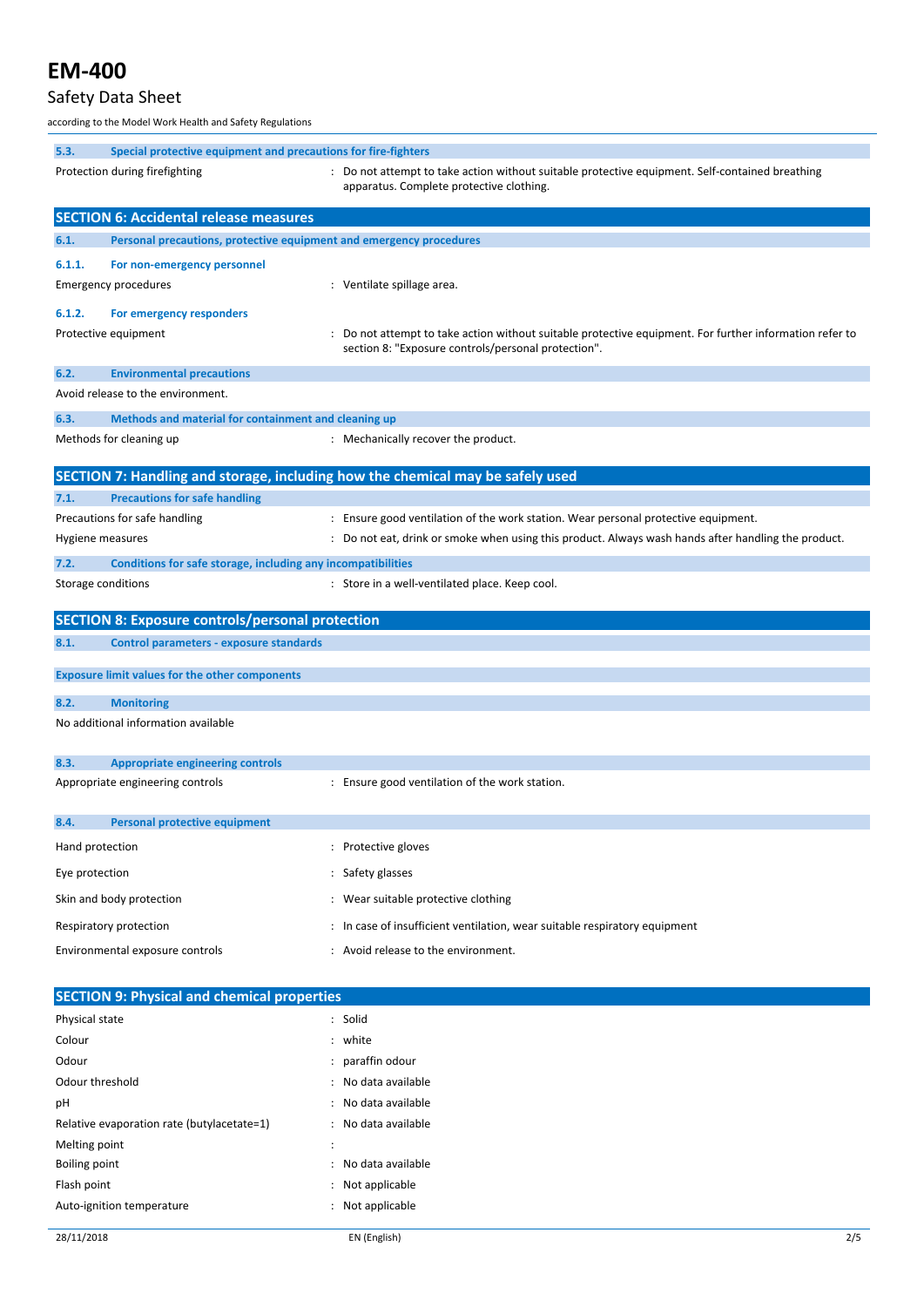#### Safety Data Sheet

according to the Model Work Health and Safety Regulations

| Flammability (solid, gas) | : No data available                     |
|---------------------------|-----------------------------------------|
| Vapour pressure           | : No data available                     |
| Relative density          | : No data available                     |
| Solubility                | : No data available                     |
| Log Pow                   | : No data available                     |
| Viscosity                 | : Viscosity, kinematic : Not applicable |
| Explosive properties      | : No data available                     |
| <b>Explosive limits</b>   | : Not applicable                        |
| Minimum ignition energy   | : No data available                     |
| Fat solubility            | : No data available                     |

| <b>SECTION 10: Stability and reactivity</b> |                                                                                                         |
|---------------------------------------------|---------------------------------------------------------------------------------------------------------|
| Reactivity                                  | : The product is non-reactive under normal conditions of use, storage and transport.                    |
| Chemical stability                          | Stable under normal conditions.                                                                         |
| Possibility of hazardous reactions          | No dangerous reactions known under normal conditions of use.                                            |
| Conditions to avoid                         | None under recommended storage and handling conditions (see section 7).                                 |
| Hazardous decomposition products            | Under normal conditions of storage and use, hazardous decomposition products should not be<br>produced. |

| <b>SECTION 11: Toxicological information</b> |                  |
|----------------------------------------------|------------------|
| Acute toxicity (oral)                        | : Not classified |
| Acute toxicity (dermal)                      | : Not classified |
| Acute toxicity (inhalation)                  | : Not classified |
|                                              |                  |
| Skin corrosion/irritation                    | : Not classified |
| Serious eye damage/irritation                | : Not classified |
| Respiratory or skin sensitisation            | : Not classified |
| Germ cell mutagenicity                       | : Not classified |
| Carcinogenicity                              | : Not classified |
| Reproductive toxicity                        | : Not classified |
| STOT-single exposure                         | : Not classified |
| STOT-repeated exposure                       | : Not classified |
| Aspiration hazard                            | : Not classified |
| EM-400                                       |                  |
| Viscosity, kinematic                         | Not applicable   |

#### **SECTION 12: Ecological information**

According to the National Code of Practice for the Preparation of Material Safety Data Sheets, Environmental classification information is not mandatory. Information relevant for GHS classification is available on request

| 12.1.             | <b>Ecotoxicity</b>       |                                                                                                                          |
|-------------------|--------------------------|--------------------------------------------------------------------------------------------------------------------------|
| Ecology - general |                          | The product is not considered harmful to aguatic organisms nor to cause long-term adverse effects in<br>the environment. |
|                   | Acute aguatic toxicity   | Not classified                                                                                                           |
|                   | Chronic aquatic toxicity | Not classified                                                                                                           |

| 12.2. | <b>Persistence and degradability</b> |
|-------|--------------------------------------|
|       | No additional information available  |
| 12.3. | <b>Bioaccumulative potential</b>     |
|       | No additional information available  |
| 12.4. | <b>Mobility in soil</b>              |
|       | No additional information available  |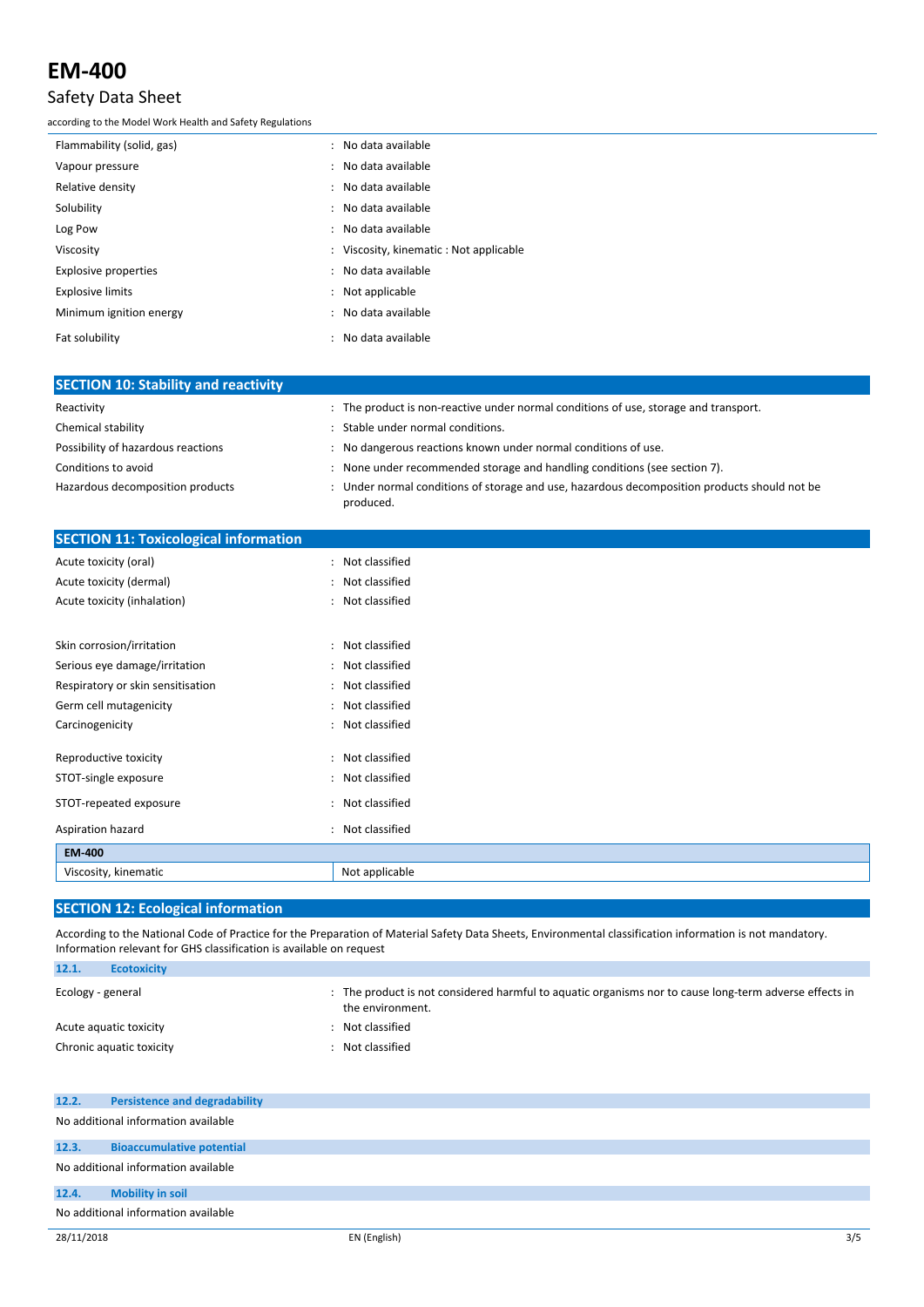### Safety Data Sheet

according to the Model Work Health and Safety Regulations

| <b>Other adverse effects</b><br>12.5.               |                                                                                                |
|-----------------------------------------------------|------------------------------------------------------------------------------------------------|
| Ozone                                               | : Not classified                                                                               |
| Other adverse effects                               | : No additional information available                                                          |
|                                                     |                                                                                                |
| <b>SECTION 13: Disposal considerations</b>          |                                                                                                |
| Waste treatment methods                             | : Dispose of contents/container in accordance with licensed collector's sorting instructions.  |
| <b>SECTION 14: Transport information</b>            |                                                                                                |
| 14.1.<br><b>UN number</b>                           |                                                                                                |
| Not regulated for transport                         |                                                                                                |
| 14.2.<br><b>Proper Shipping Name - Addition</b>     |                                                                                                |
| Not applicable                                      |                                                                                                |
|                                                     |                                                                                                |
| <b>Transport hazard class(es)</b><br>14.3.          |                                                                                                |
| <b>IMDG</b>                                         |                                                                                                |
| Transport hazard class(es) (IMDG)                   | : Not applicable                                                                               |
| <b>IATA</b>                                         |                                                                                                |
| Transport hazard class(es) (IATA)                   | : Not applicable                                                                               |
|                                                     |                                                                                                |
| 14.4.<br><b>Packing group</b>                       |                                                                                                |
| Packing group (IMDG)                                | : Not applicable                                                                               |
| Packing group (IATA)                                | : Not applicable                                                                               |
| 14.5.<br><b>Environmental hazards</b>               |                                                                                                |
| Marine pollutant                                    | : No                                                                                           |
| <b>Special precautions for user</b><br>14.6.        |                                                                                                |
| Specific storage requirement                        | : No data available                                                                            |
| Shock sensitivity                                   | : No data available                                                                            |
| <b>Additional information</b><br>14.7.              |                                                                                                |
| Other information                                   | : No supplementary information available                                                       |
|                                                     |                                                                                                |
| <b>Transport by road and rail</b><br>Not applicable |                                                                                                |
| <b>Transport by sea</b>                             |                                                                                                |
| Not applicable                                      |                                                                                                |
| <b>Air transport</b>                                |                                                                                                |
| Not applicable                                      |                                                                                                |
| 14.8.<br><b>Hazchem or Emergency Action Code</b>    |                                                                                                |
| Hazchemcode                                         | Not applicable<br>÷                                                                            |
| <b>SECTION 15: Regulatory information</b>           |                                                                                                |
| 15.1.                                               | Safety, health and environmental regulations/legislation specific for the substance or mixture |
| No additional information available                 |                                                                                                |
| 15.2.<br><b>International agreements</b>            |                                                                                                |
| No additional information available                 |                                                                                                |
| <b>SECTION 16: Any other relevant information</b>   |                                                                                                |
| Revision date                                       | : 28/11/2018                                                                                   |
| Classification:                                     |                                                                                                |
| Not classified                                      |                                                                                                |
|                                                     |                                                                                                |
| SDS Australia Leica                                 |                                                                                                |